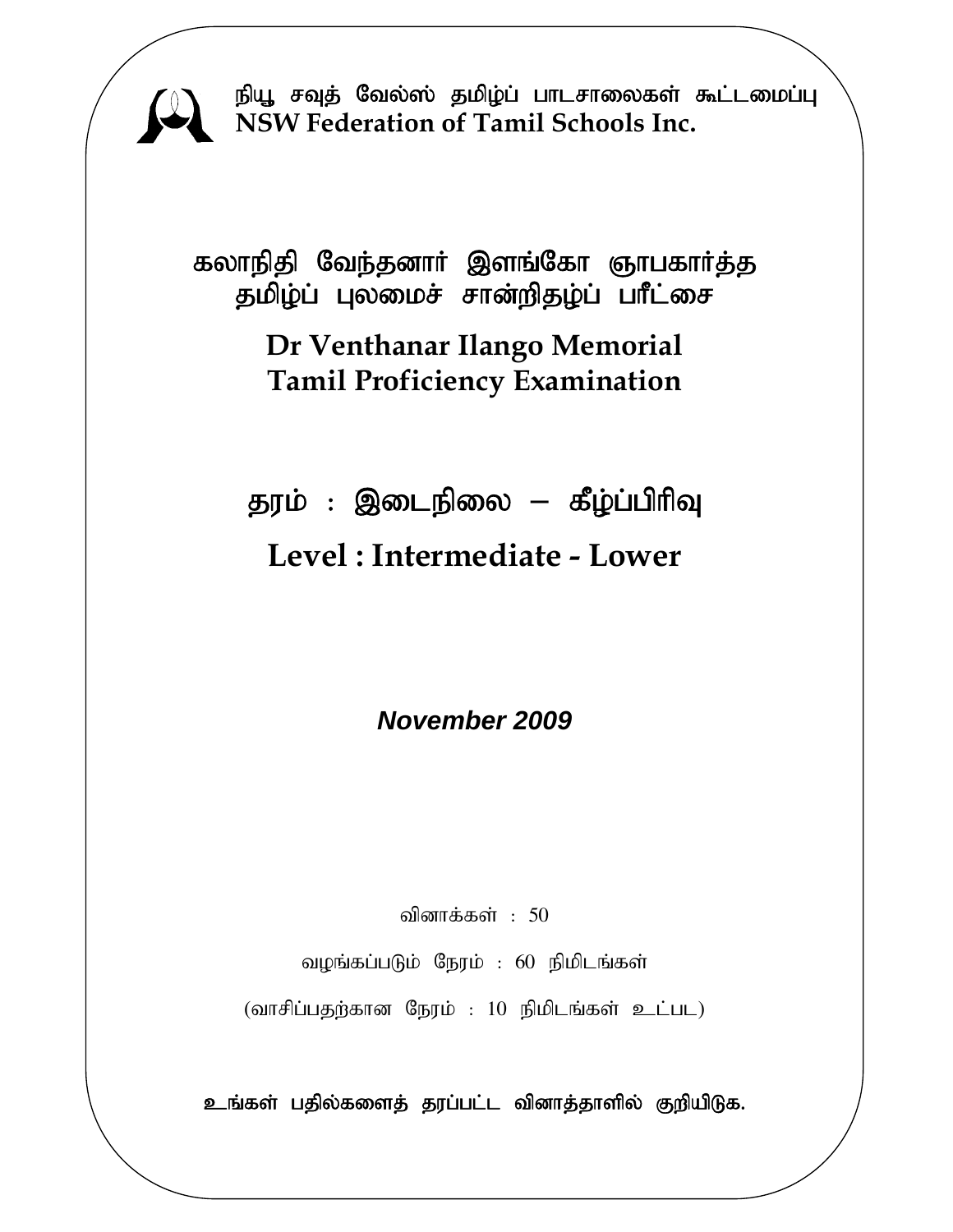1 (மதல் 4 வரையுள்ள வினாக்களுக்கு கோடிட்ட இடத்திற்கு மிகவும் பொருத்தமான சொல்லை கீழே தரப்பட்டுள்ள சொற்களில் இருந்து தெரிவு செய்து பூரணப்படுத்துக.

**For questions 1 to 4, choose the most suitable word for the underlined space to complete the paragraph.** 

#### <u>சிட்னி நகர்</u>



கலா அக்கா பள்ளி விடுமுறைக்கு மெல்பனில் இருந்து சிட்னிக்கு (1) \_\_\_\_\_\_\_\_\_\_\_ நாங்கள் அவரை சிட்னி நகரைச் சுற்றிப் பார்க்க அழைத்துச் சென்றோம். முதலில் துறைமுகப் பாலத்துக்குச் சென்றோம். அது (2) \_\_\_\_\_\_\_\_\_\_\_\_\_\_\_\_\_\_\_\_\_ இரும்புப் பாலம். நாங்கள் (3) \_\_\_\_\_\_\_\_\_\_\_\_\_\_ பார்த்தது சிட்னி Opera House. அது பாய்மரக் கப்பலைப் போல் இருந்தது. கடைசியாக கலா அக்காவை Centrepoint (4) \_\_\_\_\_\_\_\_\_\_\_\_\_ பார்க்க அழைத்துச் சென்றோம். அதன் உச்சித் தளத்தில் இருந்து நகரைப் பார்த்து மகிழ்ந்தோம்.

- $(a)$  அழகான
- $(b)$  கட்டடத்துக்கு
- $(c)$  வந்தார்
- $(d)$  அடுத்ததாக

5 (ழதல் 10 வரையுள்ள வினாக்களுக்கு கோடிட்ட இடத்திற்கு மிகவும் பொருத்தமான சொல்லைத் தெரிவு செய்க.

**For questions 5 to 10, choose the correct word for the underlined space to complete the statements.** 

5. மாலா தன் குடும்பத்தைப் பற்றி ஒரு கட்டுரை \_\_\_\_\_\_\_\_\_\_\_\_\_\_\_\_.

- $(a)$  எலுதினாள்.
- $(b)$  எளுதினாள்.
- $(c)$  எழுதினாள்.
- $(d)$  எழுதிநாள்.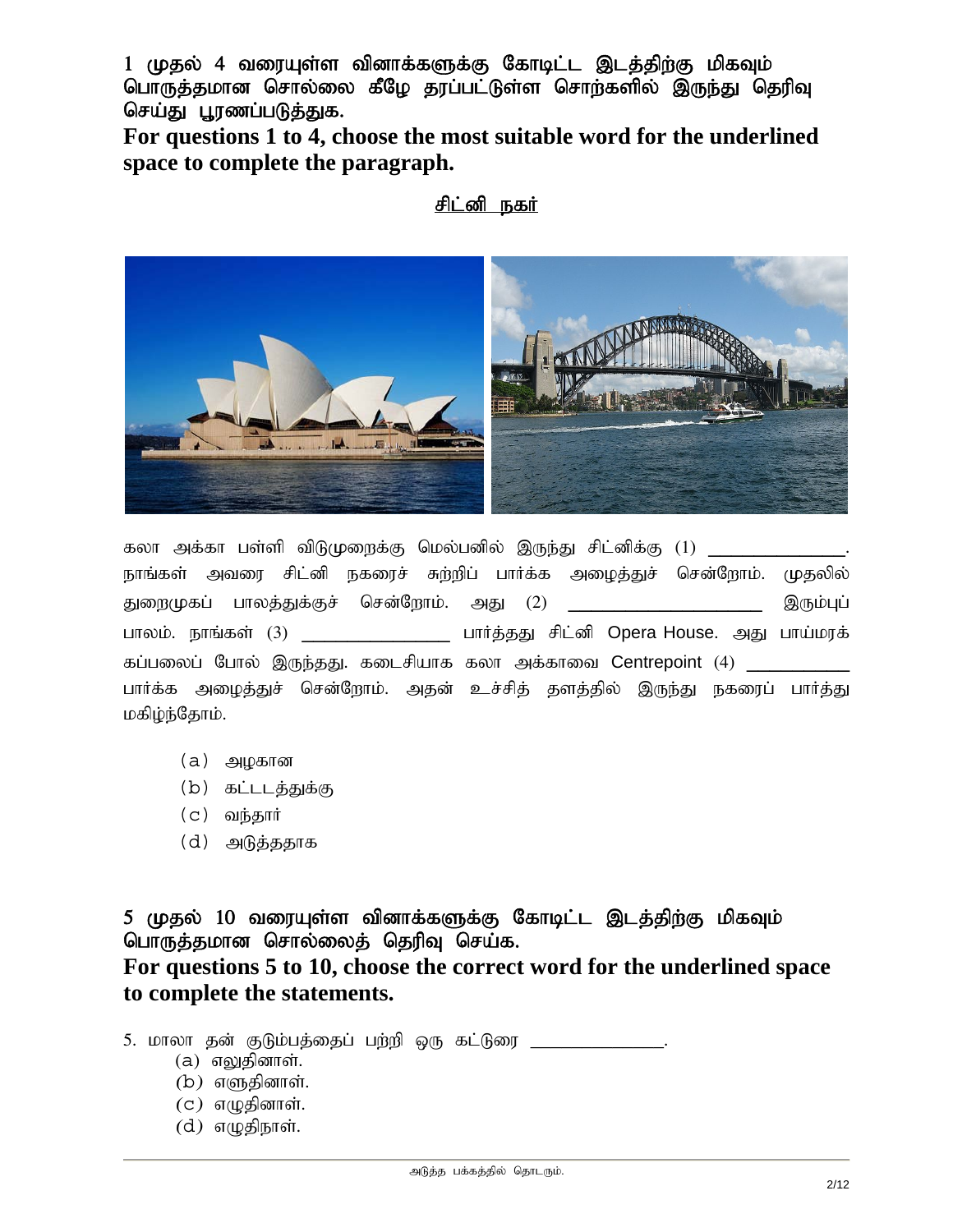6. சேகர் பாடசாலை இடைவேளையில் தன் நண்பர்களுடன் கால்ப் பந்து

 $(a)$  விளையாடினான்.

\_\_\_\_\_\_\_\_\_\_\_\_.

- $(b)$  விழையாடினான்.
- $(c)$  விளையாடிணான்.
- $(d)$  விலையாடினான்.

7. இராமன் காலையில் எழுந்து \_\_\_\_\_\_\_\_\_\_\_\_\_\_\_\_\_\_\_\_\_. பின் கடவுளை வணங்கினான்.

- $(a)$  குலித்தான்.
- $(b)$  குவித்தான்.
- (c) குமித்தான்.
- (d) குளித்தான்.
- 8. சத்துள்ள \_\_\_\_\_\_\_\_\_\_\_\_\_\_\_\_\_\_\_ உடற்பயிற்சியும் நமது உடல் வளர்ச்சிக்கு முக்கியம் என்று வைத்தியர் அறிவுரை கூறினார்.
	- $(a)$  **p**  $\sigma$  and  $\mu$  is
	- $(b)$  உயிரும்
	- $(c)$  **2 ணவு**ம்
	- $(d)$  **p**\_ $\dot{\mathbf{u}}$ µ $\dot{\mathbf{v}}$

9. அம்மா ஆசிரியருடன் \_\_\_\_\_\_\_\_\_\_\_\_\_\_\_\_\_\_\_\_\_ பேசினார்.

- $(a)$  தொலைநோக்கியில்
- $(b)$  தொலைபேசியில்
- $(c)$  தொளைபேசியில்
- $(d)$  தொழைபேச்சியில்

10. மாணவர்கள் மகிழ்ச்சியால் துள்ளிக்

- (a) குளித்தன.
- $(b)$  குதித்தனர்.
- $(c)$  குவித்தனர்.
- $(d)$  குதித்தது.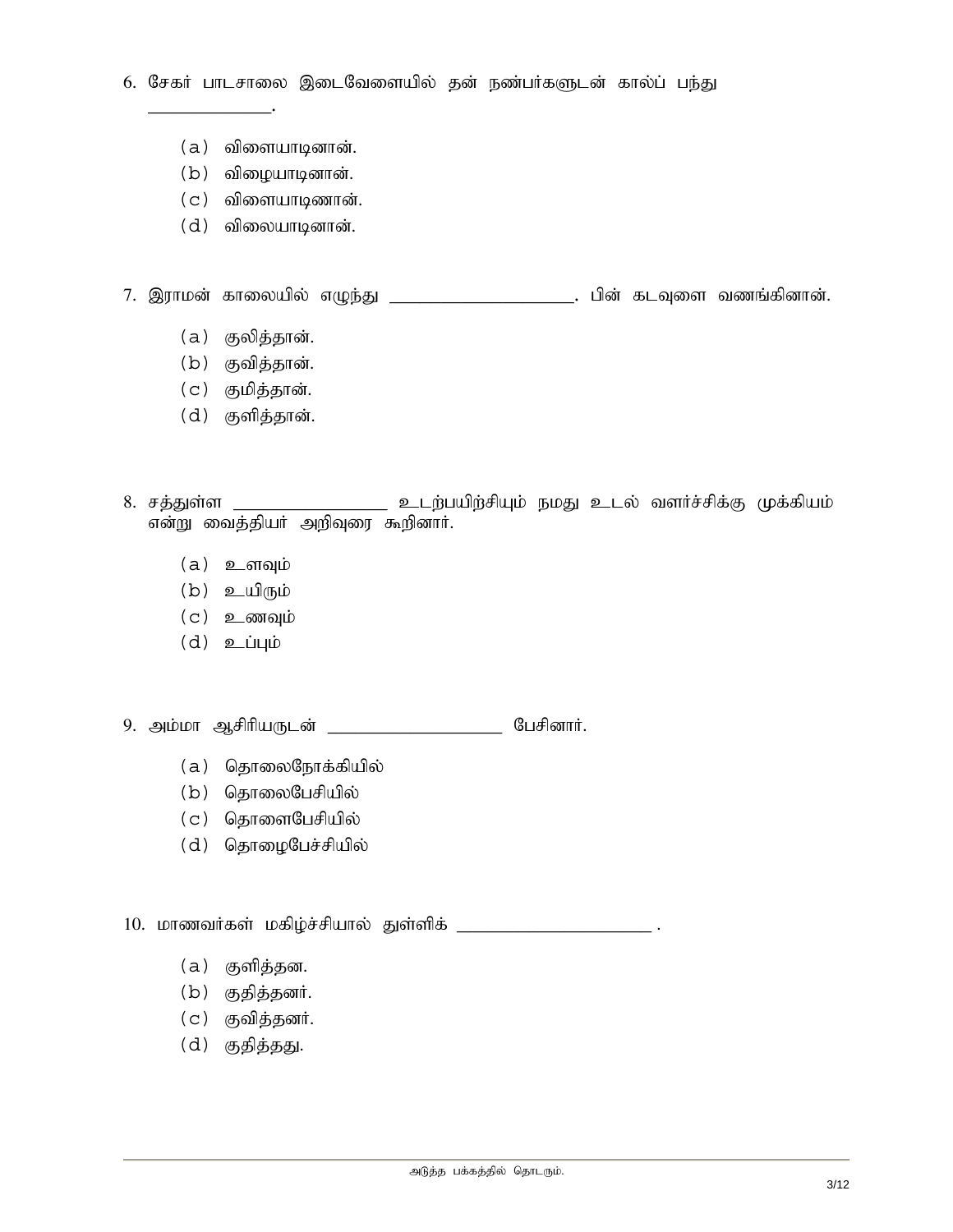#### $11$  (முதல்  $15$  வரையுள்ள வினாக்களுக்கு தரப்பட்ட வசனத்தில் கோடிட்ட சொல்லிற்கான எதிர்ச் சொல்லைக் தெரிவு செய்க. **For questions 5 to 10, choose the correct word that is opposite in meaning to the underlined word.**

11. சுதா புதிய பாடல்களைக் கேட்டு மகிழ்வாள்.

- $(a)$  இனிய
- $(b)$  பழைய
- $(c)$  சிறிய
- $(d)$  அழகிய

12. அவன் என் கதையைக் கேட்டதும் <mark>அழக்</mark> தொடங்கினான்.

- $(a)$  சினுங்கத்
- $(b)$  சிரிக்கத்
- $(c)$  நடுங்கத்
- (d) நேடத்

13. அங்கே ஒரு பெரிய சிங்கம் நிற்பதைக் கண்டு முயல் பயந்தது.

- $(a)$  GuGo
- $(b)$  அருகே
- $(c)$  இங்கே
- $(d)$  எங்கே

14. ராமுவின் கையில் ஒரு **பெரிய** புத்தகம் இருந்தது.

- $(a)$  தீய
- $(b)$  சிறிய
- $(c)$  கொடிய
- $(d)$  நல்ல

15. பாலன் **தாலையில்** கடவுளை வணங்கிய பின் உணவு உண்பான்.

- $(a)$  பகலில்
- (b) மத்தியானத்தில்
- $(c)$  இரவில்
- (d) மாலையில்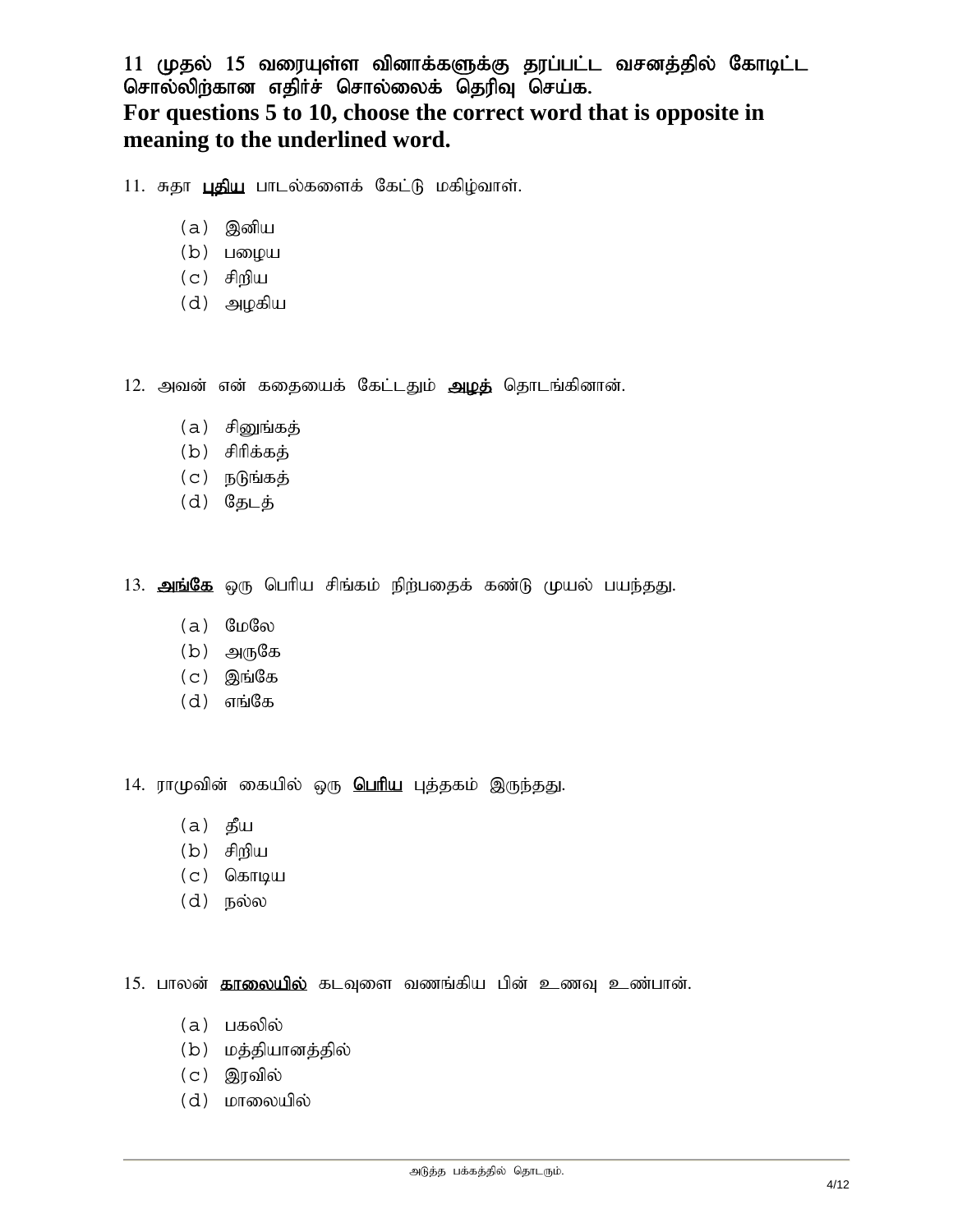#### பின்வரும் பந்தியை வாசித்து 16 முதல் 19 வரையுள்ள வினாக்களுக்கு விடையளிக்கவும்.

**Read the text below and answer the questions 16 to 19.**

ا<br>Realit Mandi Ghodgiga; Ghodgiga; <mark>தவாமி ஞானப்பிரகாசர்</mark><br>கவாமி ஞானப்பிரகாசர் இலங்கையில் பிறந்த தமிழ் பேரறிஞர்களுள் ஒருவர். அவர் யாம்ப்பாணக்கிலள்ள மானிப்பாய் என்மை ஊரில் பிறந்கார். இளமைப் பருவக்கில் பெற்றோர் அவருக்கு இட்ட பெயர் வைத்திலிங்கம்.

சிறுவயதில் இருந்தே தமிழையும் வேறு பல மொழிகளையும் கற்பதில் ஆர்வம் காட்டினார்.<br>தனது ஆரம்பக் கல்வியை அச்சுவேலியில் உள்ள திண்ணைப் பள்ளியொன்றில் கற்றார்.

அவர் மாணவராய் இருந்த பொழுதே ஒழுக்கத்திலும் கல்வியறிவிலும் சிறந்து விளங்கினார். தமிழ்ப் பாடத்திலும் ஆங்கிலப் பாடத்திலும் பல பரிசுகளைப் பெற்றார்.

சுவாமி ஞானப்பிரகாசர் 1901ம் ஆண்டில் குருப் பட்டம் பெற்றார். அன்றில் இருந்து<br>இறைவனடி சேரும் வரை தமிழுக்கும் சமயத்துக்கும் அயராது உமைக்கார். அவர் வரை தமிழுக்கும் சமயத்துக்கும் அயராது உழைத்தார். அவர் சமயத்தை வளர்க்கப் பல புத்தகங்களை தமிழிலும் ஆங்கிலத்திலும் வெளியிட்டார். சமய பாடல்களை தமிழில் இயற்றி வெளியிட்டார்.

சுவாமி ஞானப்பிரகாசர் சமூகப் பணியில் ஈடுபட்டு ஏழை மக்களிற்கு அரசாங்கத்திடமிருந்து காணி பெற்று, வீடு கட்டி வாழ்வதற்கு வழிவகுத்தார். வசதி குறைந்த கிராமங்களில் பொது மக்களின் நலன் கருதி தேவாலயங்கள், பாடசாலைகள், கிணறுகளைக் கட்டுவித்தார்.

தமிழ் வரலாற்று ஆராய்ச்சி, யாழ்ப்பாண வரலாறு, ஈழத்துத் தமிழ் வரலாறு, பண்டைய இந்திய நாகரிகம், தமிழ்ச் சொற்பிறப்பு ஒப்பியல் அகராதி என்பன தமிழின் வளர்ச்சிக்காக .<br>இவர் எழுதிய நூல்களுள் சிறப்பாகக் குறிப்பிடத்தக்கவை.

இவரை இலங்கையின் தேசிய வீரர்களுள் ஒருவராகப் போற்றி, அவர் உருவம் பதித்த தபால் முத்திரை (**Stamp**) ஒன்று 1981ம் ஆண்டு வைகாசி மாதம் 22ம் திகதி வெளியிடப்பட்டது.

16. சுவாமி ஞானப்பிரகாசர் எந்த ஊரில் பிறந்தார்?

- $(a)$   $\iota$  corresponding  $(i)$
- $(b)$  யாழ்ப்பாணம்
- $(c)$  சங்கானை
- $(d)$  அச்சுவேலி

17. சுவாமி ஞானப்பிரகாசர் செய்த சமூகத் தொண்டுகளில் ஒன்று?

- (a) தபால் முத்திரைகளை வெளியிட்டார்.
- (b) ஏழை மக்கள் அரசாங்கத்திடமிருந்து காணி பெற்று வீடு கட்டி வாழ்வதற்கு வமிவகுத்தார்.
- $(c)$  இலங்கையில் போர் வீரராகப் பணியாற்றினார்.
- $(d)$  இலங்கையில் வைத்தியராகப் பணியாற்றினார்.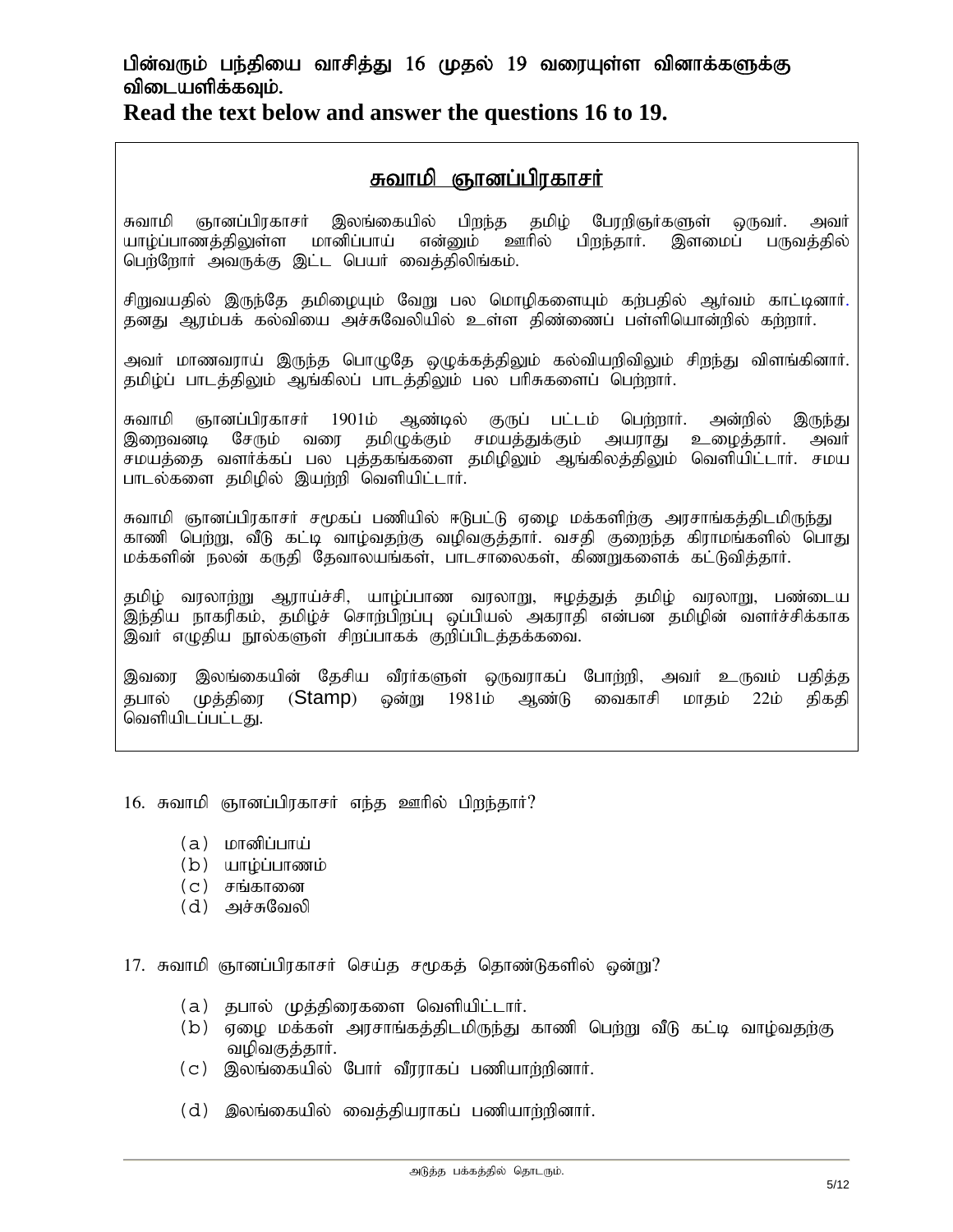$18.$  இவர் எழுதிய நூல்களுள் சிறப்பாகக் குறிப்பிடத்தக்கவை சில?

- $(a)$  தமிழ் வரலாற்று ஆராய்ச்சி
- $(b)$  ஈழத்துத் தமிழ் வரலாறு
- $(c)$  யாழ்ப்பாண வரலாறு
- $(d)$  மேற் கூறிய மூன்றும்.
- 19. இவரை இலங்கையின் தேசிய வீரர்களுள் ஒருவராகப் போற்றி கௌரவிக்க என்ன செய்யப் பட்டது?
	- (a) ஏழை மக்கள் அரசாங்கத்திடமிருந்து காணி பெற்றனர்.
	- (b) மக்கள் சமூகப் பணியில் ஈடுபட்டனர்.
	- (c) அவர் உருவம் பதித்த தபால் முத்திரை வெளியிடப்பட்டது.
	- $(d)$  மாணவர்களுக்கு கல்வி கற்பிக்கப் பட்டது.

20 முதல் 22 வரையுள்ள வசனங்களில் கோடிட்ட சொல்லிற்கு பன்மைச் சொல்லை தெரிந்து அவற்றை பூரணப்படுத்துக. **For questions 20 to 22, choose the correct word that is plural to the underlined word to complete the statements.** 

20. **மாணவன்** பரீட்சையில் வெற்றி பெற்றார்கள்.

- $(a)$  மாணவி
- (b) மாணவர்கள்
- $(c)$  அவர்கள்
- $(d)$  அவன்

21. அம்மாவும் அப்பாவும் என்னுடன் பாடசாலைக்கு **வந்தான்.** 

- $(a)$  வந்தது
- $(b)$  வந்தார்கள்
- $(c)$  வரும்
- $(d)$  வந்தோம்
- 22. **நான்** தினமும் தமிழ் மொழி வாழ்த்துப் பாடிய பின்னர் எமது பாடசாலை அதிபர் அறிவித்தல்களைக் கூறுவார்.
	- $(a)$   $\mathbb{B}$
	- $(b)$  அவர்கள்
	- $(c)$  நீங்கள்
	- $(d)$  நாங்கள்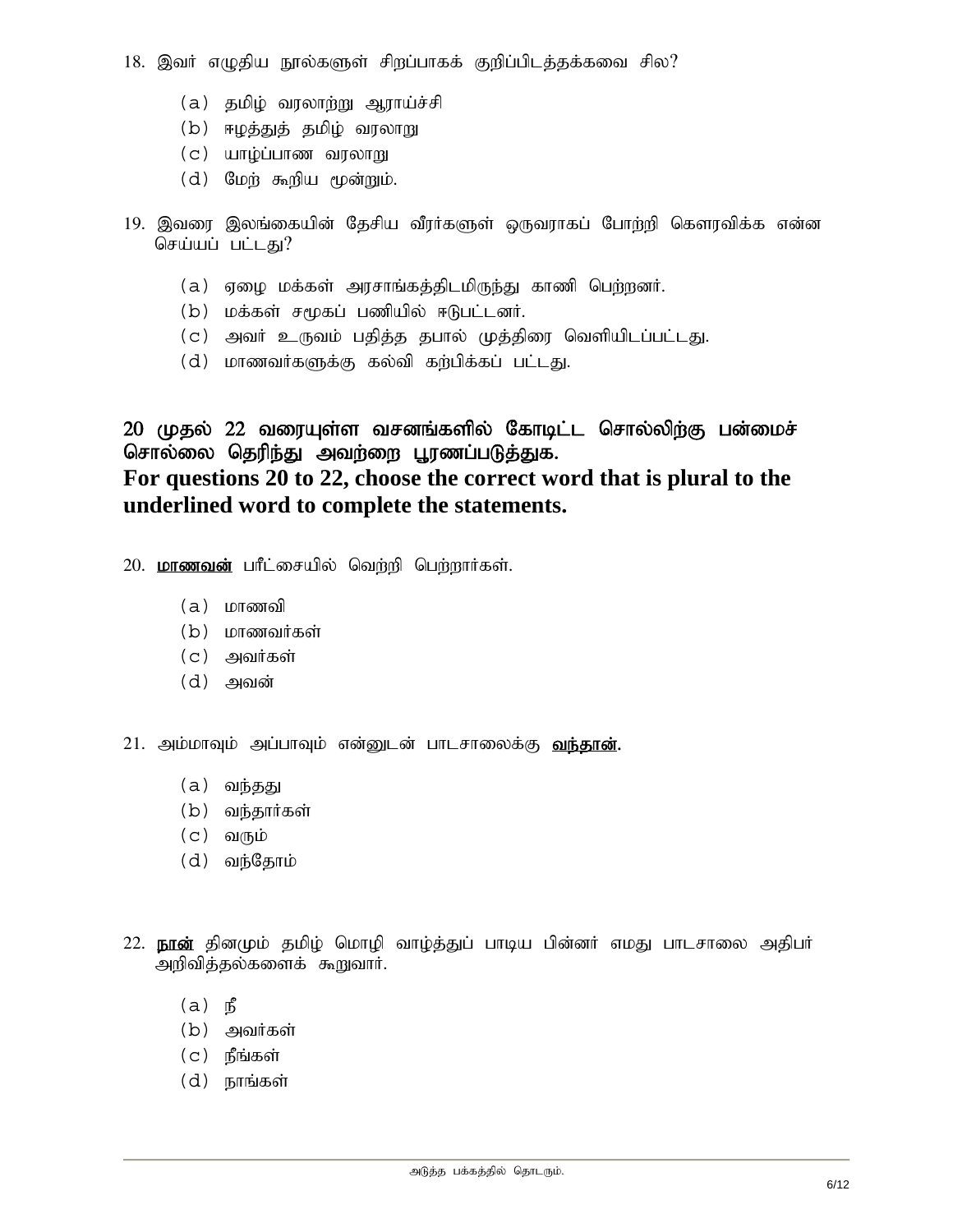23 முதல் 26 வரையுள்ள வசனங்களில் கோடிட்ட சொல்லிற்கு பொருத்தமான வேறு சொல்லைத் தெரிவு செய்க.

#### **For questions 23 to 26, choose the word that is similar or closest meaning to the underlined words.**

23. ஆசிரியர் கேட்ட வினாவிற்கு வாணியும் கண்ணனும் <mark>விடை</mark> அளித்தார்கள்.

- $(a)$  கேள்வி
- $(b)$  கடிதம்
- $(c)$  цத்தகம்
- $(d)$  பதில்

24. மாமா கடைக்காரரிடம் **பணத்தைக்** கொடுத்து புத்தகத்தை வாங்கினார்.

- $(a)$  பெட்டியைக்
- $(b)$  பொன்னைக்
- (c) பொருளைக்
- $(d)$  காசைக்
- 25. சந்திரனும் அவன் தங்கை மீராவும் விமானம் **ஆ<u>காயத்தில்</u> பறப்பதை பார்த்து** மகிழ்ந்தார்கள்.
	- $(a)$  காற்றில்
	- (b) நிலத்தில்
	- (c) வானத்தில்
	- (d) மைதானத்தில்
- 26. அம்மா **அணிந்திருந்த** சேலையில் இருந்த பல நிறப் பூக்களும் இலைகளும் எனக்கு ஒரு பூந்தோட்டத்தை நினைவுபடுத்தின.
	- $(a)$  உடுத்திருந்த
	- (b) பார்த்திருந்த
	- $(c)$  வேண்டிய
	- (d) வைத்திருந்த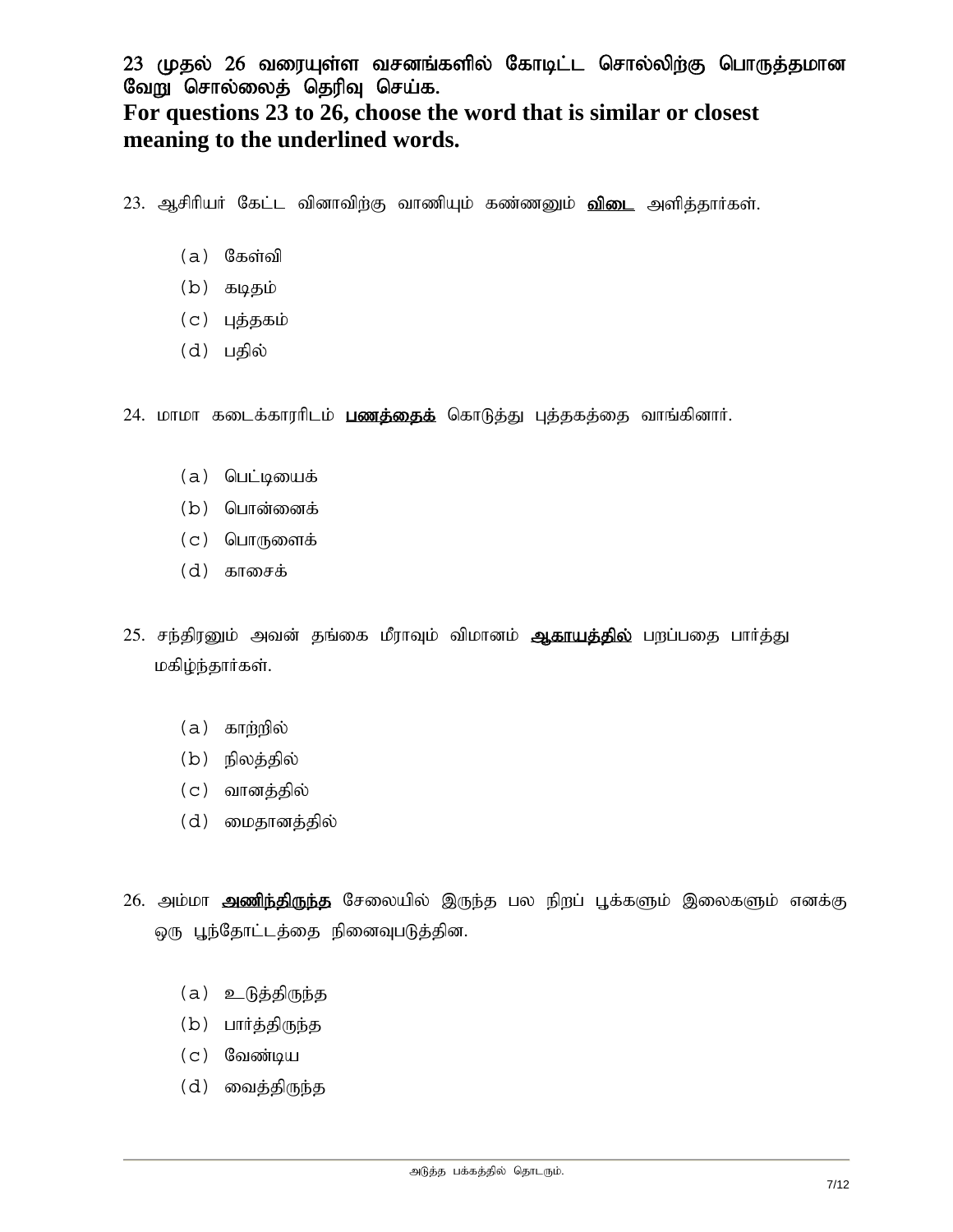### 27 முதல் 37 வரையுள்ள வினாக்களுக்கு மிகப் பொருத்தமான விடையைத் தெரிவு செய்க.

#### **Choose the best answer for the questions 27 to 37.**

- 27. கோவலன் கண்ணகியின் எந்தப் பொருளை விற்பதற்காக மதுரைக்கு சென்றான் என்று சிலப்பதிகாரத்தில் கூறப்பட்டுள்ளது?
	- (a) மோதிரத்தை
	- $(b)$  காற்சிலம்பை
	- $(c)$  காதணியை
	- $(d)$  செருப்பை

28. கலை நிகழ்ச்சிகள் நடக்கும் விழா கலை விழா. புத்தகம் முதன்முதலில் சபையோருக்கு அறிமுகம் செய்யும் விழா?

- $(a)$  நூல் விமர்சன அரங்கு
- $(b)$  திருமண விழா
- $(c)$  புத்தக வெளியீட்டு விழா
- $(d)$  திருவிழா
- 29. அவுஸ்திரேலியாவின் பாராளுமன்றம் எந்த நகரில் உள்ளது?
	- (a) மெல்பன்
	- $(b)$  பேர்க்
	- $(c)$  கன்பரா
	- $(d)$  சிட்னி

 $30.$  "கவிச்சக்கரவர்த்தி" என அழைக்கப்பட்ட கவிஞரின் பெயர் என்ன?

- $(a)$   $\delta$ <sub>b</sub>ight
- $(b)$  திருவள்ளுவர்
- $(c)$  சுப்பிரமணிய பாரதியார்
- $(d)$  இளங்கோ அடிகள்
- $31.$  "கிறிஸ்து பிறந்த தினம்" எந்த மாதத்தில் கொண்டாடப்படும்?
	- (a) தை
	- $(b)$   $\mu$ Thing  $(b)$
	- (c) சித்திரை
	- $(d)$  ஆடி
- 32. "வாழ்க நிரந்தரம் வாழ்க தமிழ் மொழி வாழிய வாழியவே'' என்ற பாடலைப் பாடியவர் யார்?
	- $(a)$  @ளவையார்
	- $(b)$   $\delta$ <sub>b</sub> $\mu$
	- $(c)$  திருவள்ளுவர்
	- $(d)$  சுப்பிரமணிய பாரதியார்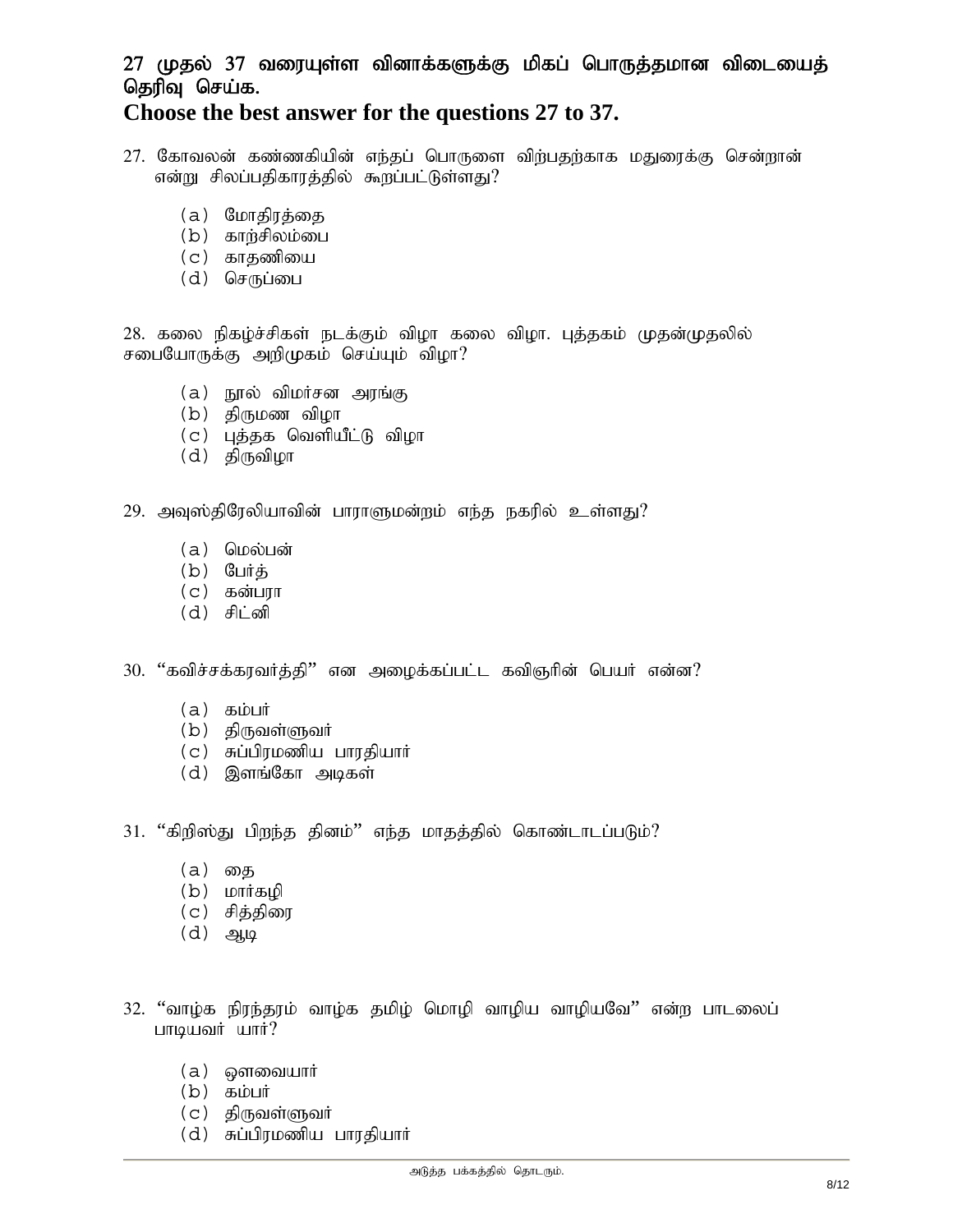$33.$  "ஆறுவது சினம்" என்று அறிவுரை கூறியவர் யார்?

- $(a)$  திருவள்ளுவர்
- (b) பாரதியார்
- $(c)$   $\delta$  abuit
- $(d)$  ஒளவையார்
- 34. மாங்காய் கொத்துக் கொத்தாய் காய்க்கும். மாணவர்கள்
	- $(a)$  சாரை சாரையாக நிற்கிறார்கள்.
	- $(b)$  வரிசை வரிசையாக நிற்கிறார்கள்.
	- $(c)$  அடுக்கு அடுக்காக நிற்கிறார்கள்.
	- $(d)$  மந்தை மந்தையாக நிற்கிறார்கள்.
- 35. இராமாயணத்தில் சீதையைச் சிறையில் வைத்திருந்த அரக்கன் யார்?
	- $(a)$  கும்பகர்ணன்
	- $(b)$  விபீடணன்
	- $(c)$  இராவணன்
	- $(d)$  இந்திரஜித்து

36. 'உப்பில்லாப் பண்டம் குப்பையிலே' என்று சொல்வதற்கு காரணம் என்ன?

- $(a)$  உணவுக்குச் சுவையைக் கொடுப்பது உப்பு.
- $(b)$  கடலில் இருந்து உப்புக் கிடைக்கிறது.
- (c) நிலத்தில் இருந்து உப்புக் கிடைக்கிறது.
- $(d)$  நீரை ஆவியாக்கி உப்பு எடுக்கப் படுகிறது.
- 37. நாய் குரைப்பது போல் குதிரை
	- $(a)$  கூவும்.
	- $(b)$  கதறும்.
	- $(c)$  கனைக்கும்.
	- $(d)$  பிளிறும்.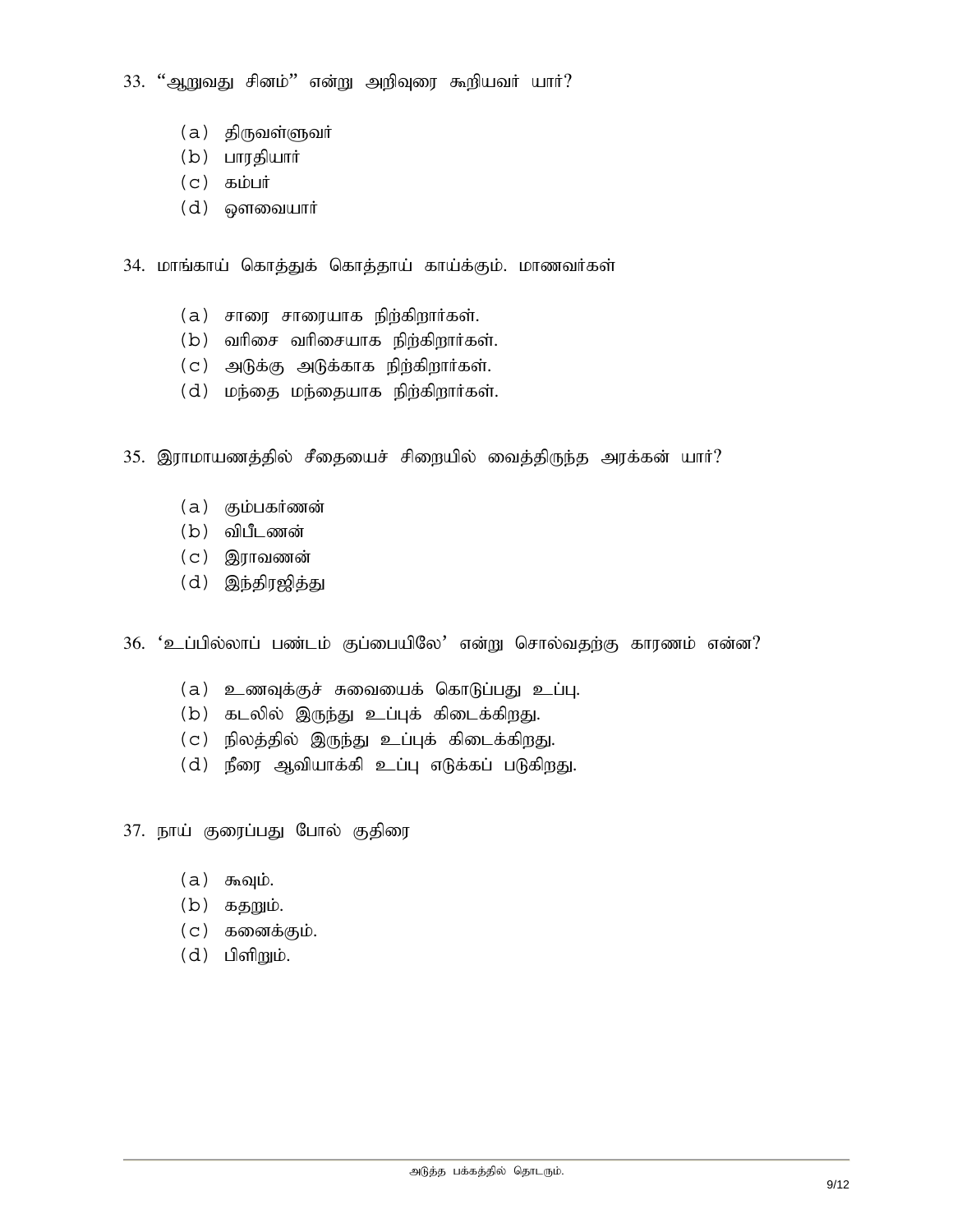38 தொடக்கம் 39 வரையான வினாக்களுக்கு கீழே தரப்பட்டுள்ள சொற்களைச் சரியாக ஒழுங்குபடுத்தி வாக்கியங்களை அமைத்துக் காட்டுக. **For questions 38 to 39, arrange the words in the best way to form meaningful statements.** 

- $38.$  ஒன்று / மாம்பழம் / தலையில் / அவனுடைய / விழுந்தது.
	- $(a)$  தலையில் ஒன்று மாம்பழம் அவனுடைய விழுந்தது.
	- $(b)$  ஒன்று மாம்பழம் விழுந்தது கலையில் அவனுடைய.
	- $(c)$  அவனுடைய தலையில் மாம்பழம் ஒன்று விழுந்தது.
	- $(d)$  அவனுடைய ஒன்று தலையில் மாம்பழம் விழுந்தது.
- 39. வாணியும் / பள்ளிகூடத்தில் / திரும்பினார்கள் / தமிழ்ப் / கண்ணணும் / இருந்து / வீடு.
	- (a) வீடு வாணியும் கண்ணணும் தமிழ்ப் பள்ளிகூடத்தில் இருந்து திரும்பினார்கள்.
	- $(b)$  வாணியும் தமிழ்ப் பள்ளிகூடத்தில் இருந்து கண்ணணும் வீடு திரும்பினார்கள்.
	- (c) தமிழ்ப் பள்ளிகூடத்தில் இருந்து திரும்பினார்கள் கண்ணணும் வாணியும் வீடு.
	- (d) வாணியும் கண்ணணும் தமிழ்ப் பள்ளிகூடத்தில் இருந்து வீடு திரும்பினார்கள்.

# 40 தொடக்கம் 41 வரையான வினாக்களுக்கு பின்வரும் பாடல் வரிகளை<br>வாசித்து லிடையளிக்கவும்.

**Read the following part of the poem and answer questions 40 to 41.** 

#### **''**அகர முதல எழுத்தெல்லாம் ஆதி பகவன் முதற்றே உலகு<sup>?</sup>'

- 40. இதில் பகவன் என்ற சொல்லுக்கு மிகவும் பொருத்தமான சொல்லை கீழே தரப்பட்டுள்ள சொற்களில் இருந்து தெரிவு செய்க.
	- $(a)$  மன்னன்
	- $(b)$  பகைவன்
	- $(c)$  கடவுள்
	- $(d)$  அரசன்
- 41. இந்தக் குறலில் எழுத்துக்களுக்கு எது முதலாக உள்ளது எது?
	- $(a)$  அகரம்
	- $(b)$  கடவுளை
	- $(c)$  அம்மா அப்பாவை
	- $(d)$  மன்னன்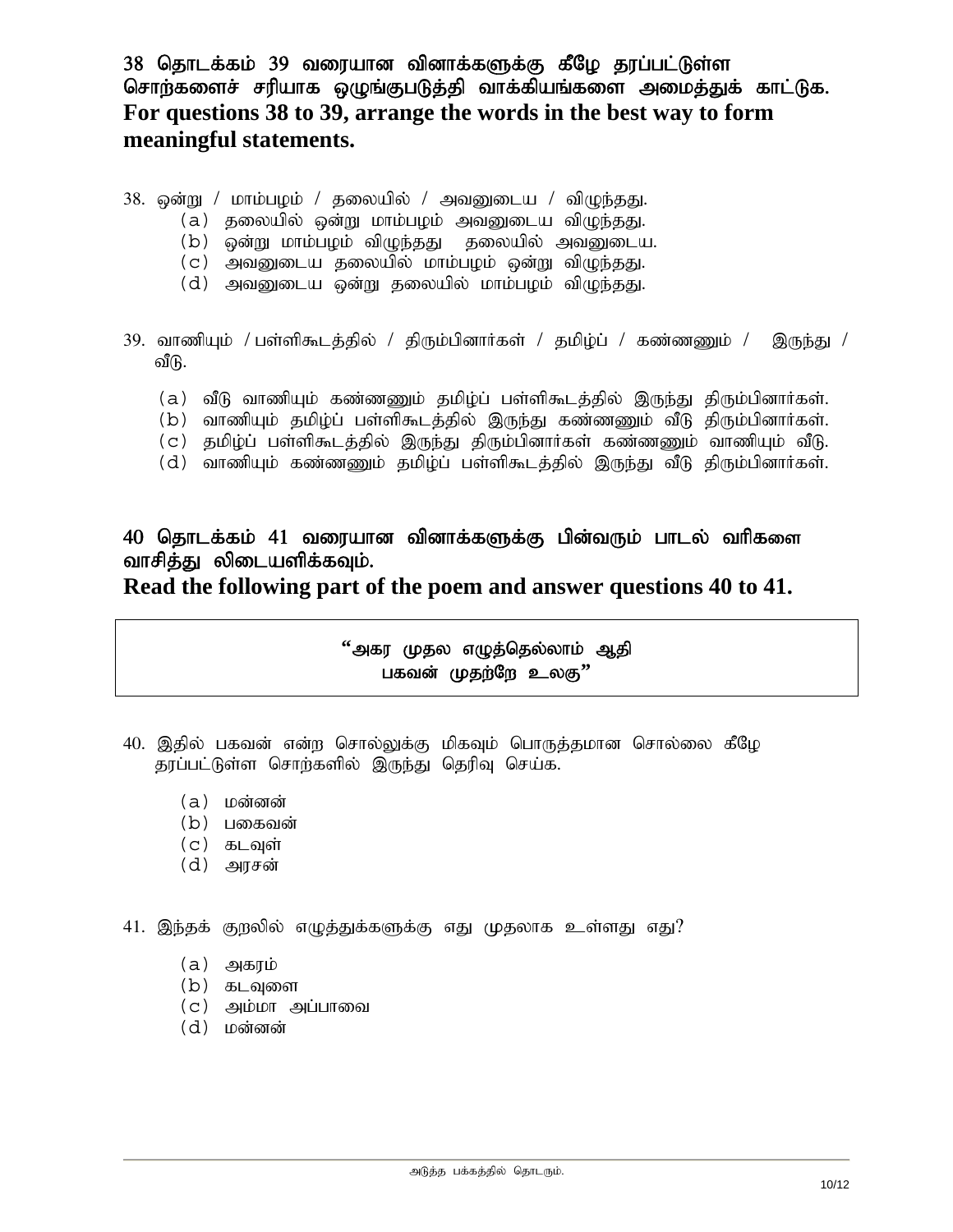42 (முதல் 45 வரையுள்ள வினாக்களுக்கு பின்வரும் கவிதையை வாசித்து விடையளிக்கவும்.

**Read the following poem and answer questions 42 – 45.** 

 $I$ யார் விரும்பவார்? இனிப்பு இல்லாத கரும்பினை எவரும் விரும்பித் தின்பரோ $?$ இசை இல்லாத பாட்டினை எவரும் விரும்பிக் கேட்பரோ $?$ மணம் இல்லாத மலரினை மகிழ்ந்து எவரும் அணிவரோ? நிழல் தாராத மரத்தின் கீழ் நிற்க எவரும் வருவரோ $?$ தண்ணீர் இல்லாக் குளத்திலே

தாகம் தீர்க்க செல்வரோ? அன்பு இல்லாத மனிதரை

uார் தான் விரும்பப் போகிறார்?<br>- அழ. வள்ளியப்பா

- 42. இனிப்பில்லாத எதை ஒருவரும் விரும்பித் தின்ன மாட்டார்கள் எனக் கவிஞர் கூறுகின்றார்?
	- $(a)$   $\Box$
	- $(b)$  இனிப்பு
	- $(c)$  கரும்பு
	- $(d)$   $\mathbb{G}$   $\mathbb{F}$   $\mathbb{F}$   $\mathbb{F}$

43. கவிதையில் நிழல் தருவது எது என்று கூறப்பட்டுள்ளது?

- $(a)$  மயில்
- $(b)$   $L$
- $(c)$  LDesort
- $(d)$  தண்ணீர்

44. நாம் தண்ணீரைக் குடிப்பது எதைத் தீர்க்க எனக் கவிஞர் கூறுகிறார்?

- $(a)$  பசியை
- (b) தாகத்தை
- (c) நித்திரையை
- $(d)$   $\delta$ வலையை